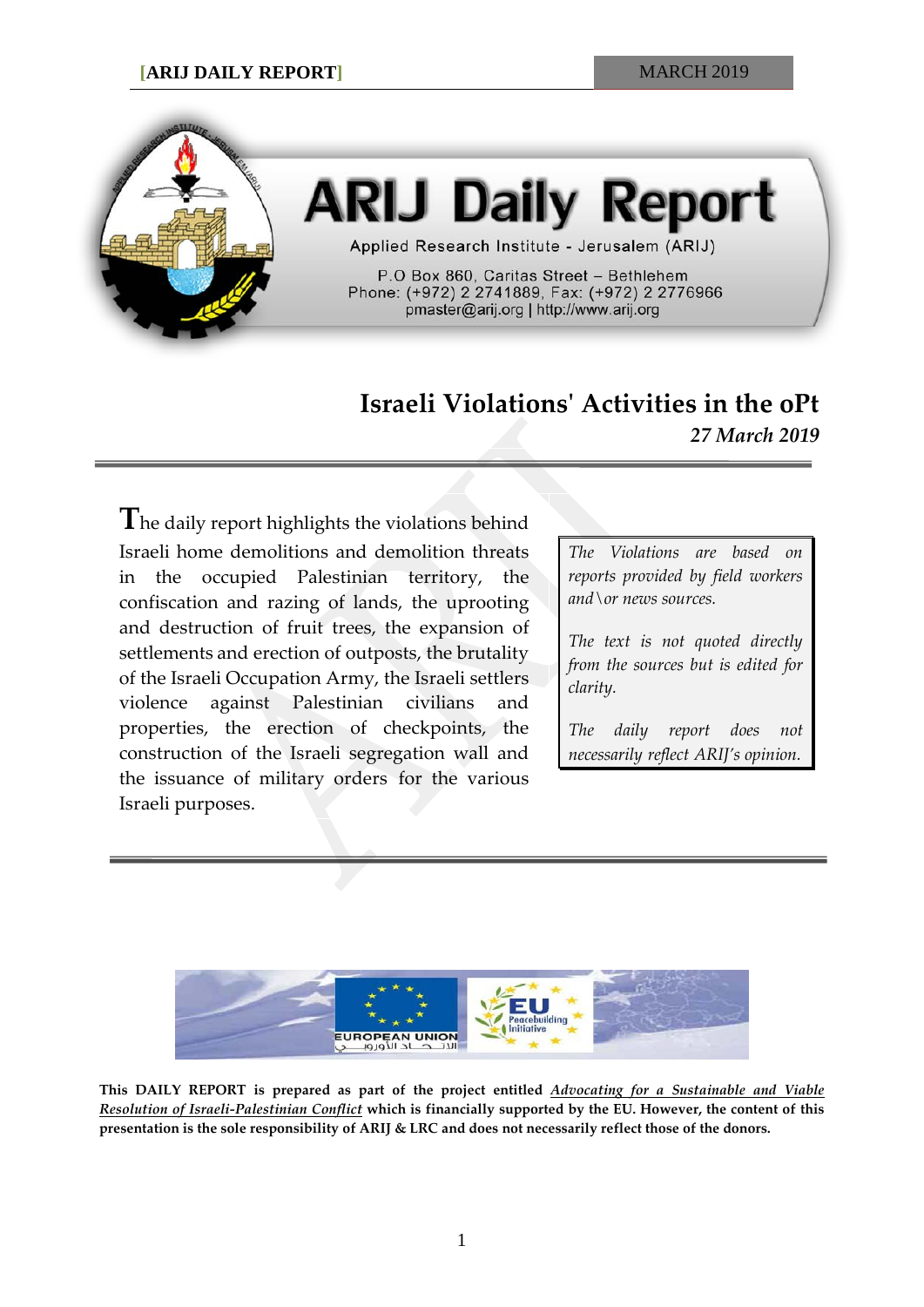#### **Brutality of the Israeli Occupation Army**

- A young Palestinian paramedic, Sajid Abdel Hakim Helmi Mizhir, 17, was shot and killed by Israeli occupation Army (IOA) who opened fire at his despite wearing his clearly marked medic vest. He died of his wounds in the hospital soon after. The troops invaded Deheishe camp and injured several Palestinians. Sajid was there to treat the wounded, when he was shot in the abdomen. During the invasion, the IOA stormed and ransacked several homes, and detained Mohammad Riziq Hammash, 21, Mahmoud Walid Lahham, and Ma'ali Issa Ma'ali, 27. Dozens of Israeli occupation army (IOA) invaded the Deheishe refugee camp, south of Bethlehem in the occupied West Bank, shot five Palestinians, including a medic, and detained three others. The IOA fired many live rounds, rubber-coated steel bullets, gas bombs, and concussion grenades at dozens of youngsters, who protested the invasion and hurled stones at the armored vehicles. Four Palestinians were shot with live fire before they were rushed to medical centers in Bethlehem, while many others suffered the effects of teargas inhalation. The IOA also shot a medic, identified as Sajed Mizher, while providing treatment to wounding Palestinians. One of the Palestinians was shot with a live round in the abdomen and was rushed to surgery at the Arab Society Hospital for Rehabilitation, a second Palestinian was shot in the shoulder, a third in the thigh and the fourth in the arm. The IOA also invaded and ransacked many homes in the refugee camp and occupied several rooftops to use them as firing posts and monitoring towers. During the home invasions and searches, the IOA detained Mohammad Rezeq Hammash, 21, Mahmoud Walid Lahham, and Ma'ali Issa Ma'ali, 27. (IMEMC 27 March 2019)
- The Israeli occupation Army (IOA) invaded Tubas city in northeastern West Bank, and attacked local protesters by randomly firing gas bombs in several directions, causing a fire in one home. The IOA fired many gas bombs at protesters and many surrounding homes. One of the bombs smashed the window of a room, rented by Hamada Abu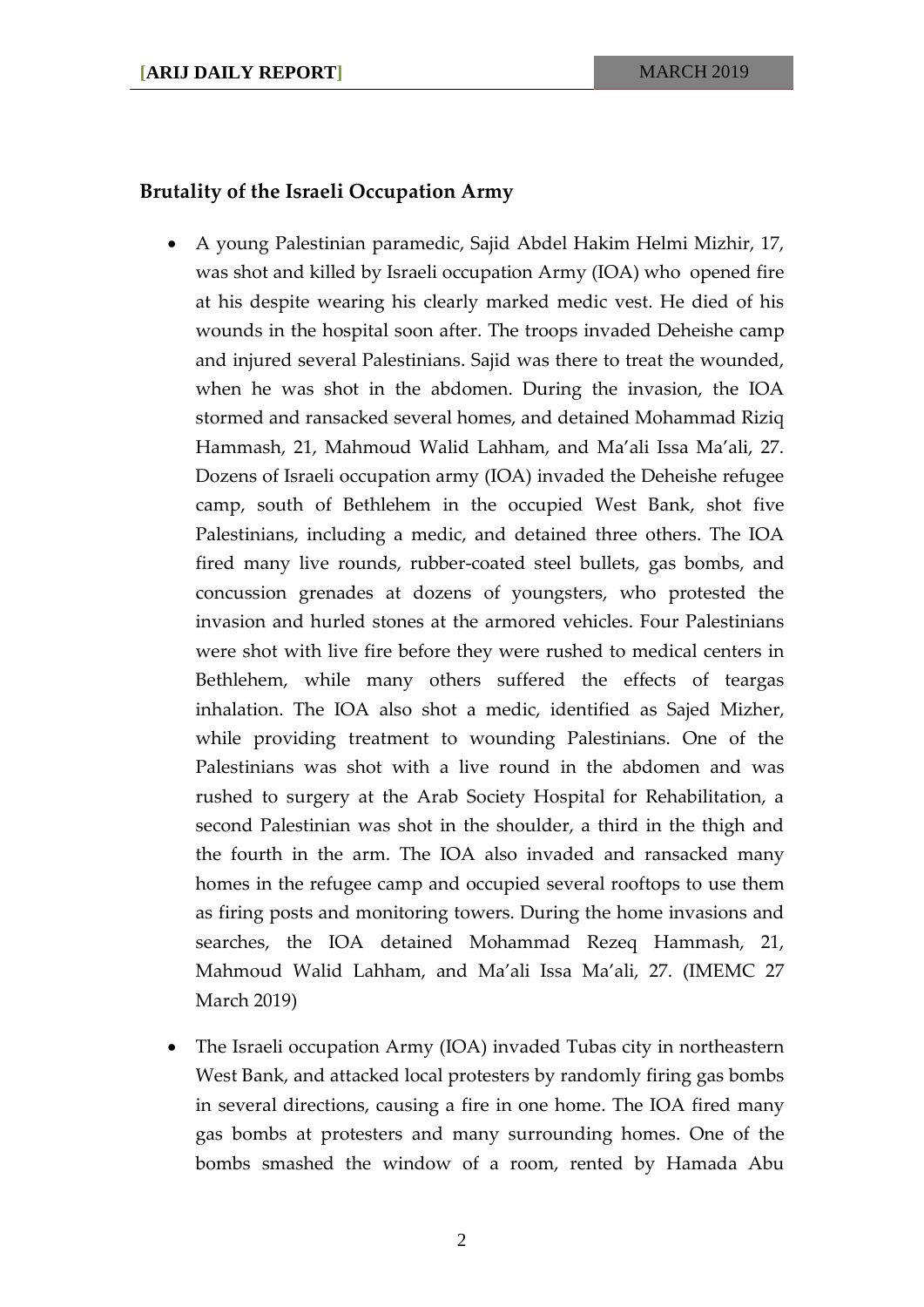Nasiriya, in a home owned by Mohammad Rayeq Daraghma, and caused fire in the furniture. (IMEMC 27 March 2019)

- The Israeli Air Forces carried out several airstrikes for the second consecutive night, targeting many areas in the besieged and improvised Gaza Strip, after hours of relative calm in and around the coastal region. The army fired missiles at a Palestinian security center, east of Rafah, in the southern part of the Gaza Strip, and attacked the same site with missiles a few hours later. The missiles caused excessive damage to the site, in addition to surrounding homes and structures, and caused a power blackout in large areas of Rafah. The army also fired missiles and shells targeting several sites, run by armed resistance groups, security and police centers, in addition to several civilian structures, including apartment buildings, in Rafah, causing excessive damage. Several missiles were also fired into another resistance-run site, in Khan Younis city, in southern Gaza Strip, and in Bani Suheila village, east of the city. (IMEMC 27 March 2019)
- A Palestinian youth was shot and injured, by Israeli fire, to the east of al-Bureij refugee camp, in the central Gaza Strip. An 18-year-old Palestinian was shot in the foot with a rubber-coated steel bullet after Israeli occupation Army (IOA) stationed along the barbed-wire fence between Gaza and Israel, opened fire toward a group of Palestinians. At least eight Palestinians were injured in the Israeli airstrikes on the Strip. (IMEMC 27 March 2019)
- At least two Palestinians were shot and injured with rubber-coated steel bullets during protest that broke out at the entrance to the al-Jalazoun refugee camp, north of Ramallah, occupied West Bank, after Israeli occupation Army (IOA) invaded the area. The Israeli Occupation Army (IOA) have been conducting searches near the entrance to the camp since last night, after blocking off the main road that connects the camp to Ramallah city. The IOA fired rubber-coated steel bullets and tear gas canisters toward Palestinians, shooting and injuring at least two youth. Dozens of suffocation cases, due to tear gas inhalation, were also reported. Forces reportedly took over the rooftops of several homes in the area. (IMEMC 27 March 2019)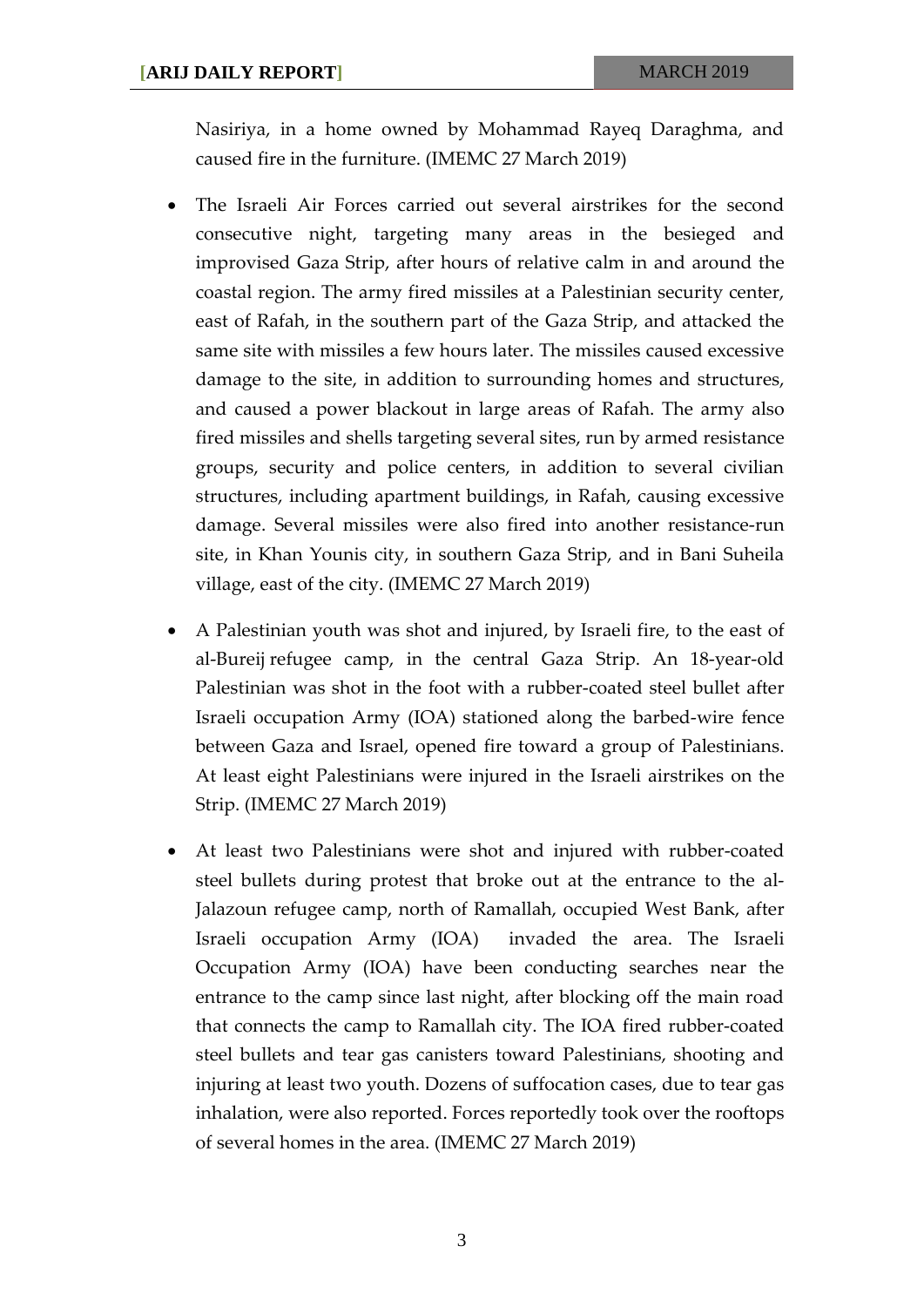• The Israeli occupation Army (IOA) invaded Bani Neim town, east of Hebron, and Beit Awwa town, west of the city, before searching homes, and stole money from the home of a political prisoner, identified as Ashraf Yousef Masalma. (IMEMC 27 March 2019)

#### **Israeli Arrests**

- The Israeli occupation Army (IOA) detained eight Palestinians from several parts of occupied East Jerusalem, and closed many roads and gates leading to the Old City, in addition to closing Qalandia terminal. The IOA invaded and violently searched many homes, and detained a child, identified as Mohammad Naji Abu Jom'a, in addition to Nayef Waseem Obeid, Mohammad Mashhour, Khalil Sabri, Mohammad Mashahra and Husam Z'eitar. The IOA also detained two Palestinians in the Hebron Gate area, in Jerusalem, after they allegedly rammed two settlers with their car. The IOA also closed Damascus Gate amidst extensive military deployment around the Al-Aqsa Mosque, in addition to Sultan Suleiman Street, and many neighborhoods in the Old City, and closed Qalandia terminal, north of Jerusalem. (IMEMC 27 March 2019)
- The Israeli occupation Army (IOA) invaded many towns in the southern West Bank governorate of Hebron, searched and ransacked homes, and summoned a former political prisoner identified as Soheib Abdul-Hamid Abu Jarour, for interrogation. (IMEMC 27 March 2019)
- The Israeli occupation Army (IOA) invaded Deir Abu Mashal village, northwest of the central West Bank city of Ramallah, and detained eleven Palestinians, after storming their homes and ransacking them. The IOA carried out very violent invasions and searches of homes in Deir Abu Mashal, and distributed leaflets threatening more collective punishment if the youngsters do not stop protesting. During the invasions into the homes, the IOA detained Yousef Nathmi Ata, Adel Haitham Ata, Akram Fateh Zahran, Mansour Ata, Ahmad al-Maken Ata, Mohammad Ahmad al-Maken, Bara' Thieb al-Hind, Asmar Jihad Abu Yassin and Ali Rassem Barghouthi. The IOA also detained Mahmoud Nafe' and Mohammad Rashad but released them a few hours later. In addition, the army summoned for interrogation three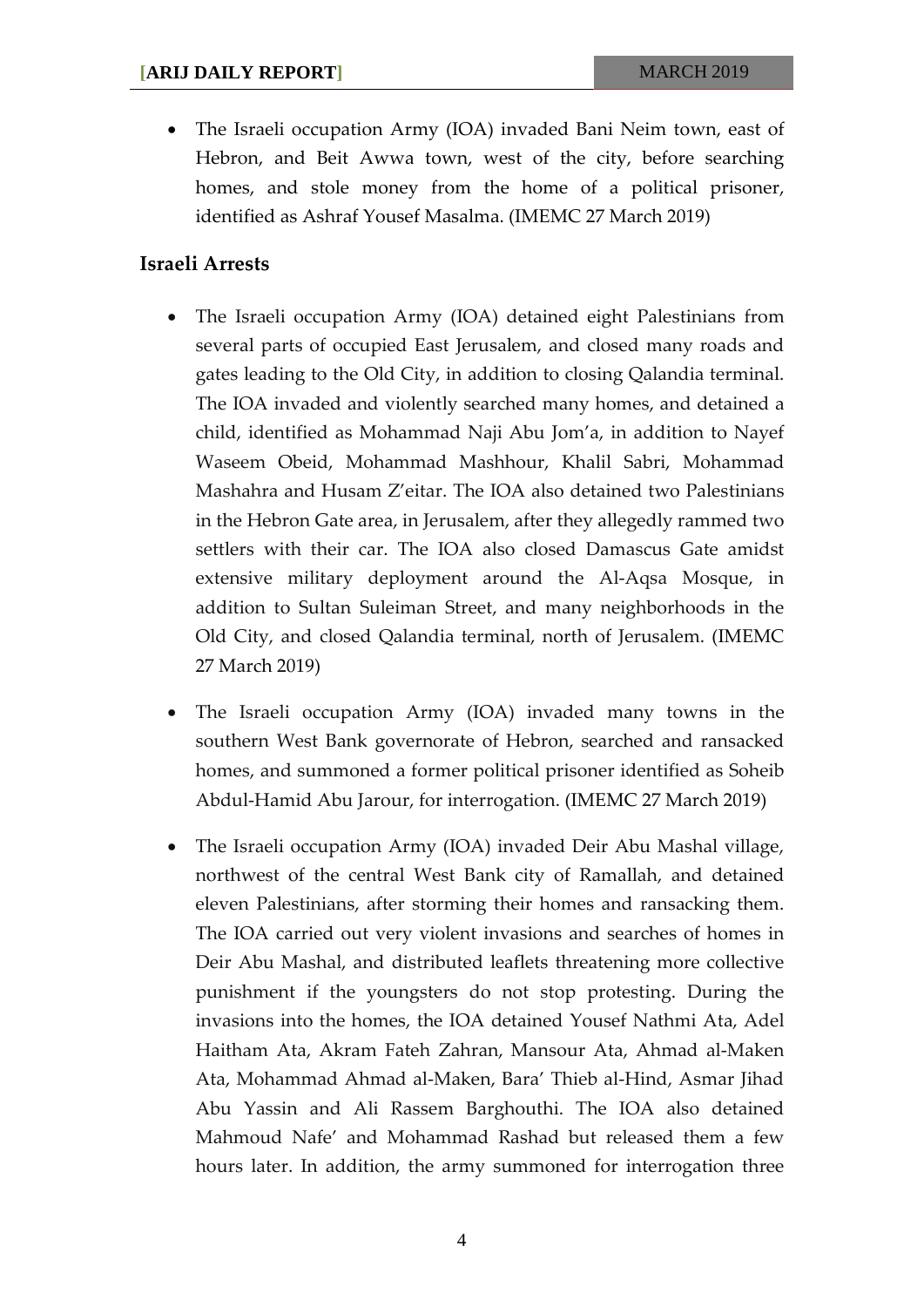Palestinians, identified as Rafat Zaki Ata, Mohammad Ziad Taha and Hazem Mohammad Taha. (IMEMC 27 March 2019)

- The Israeli occupation Army (IOA) invaded Jenin refugee camp, in the northern West Bank city of Jenin, searched many homes and detained two Palestinians. The detained residents are a former political prisoner, identified as Qasam Mohammad Jabarin, in addition to Sultan Moayyad al-'Amer. (IMEMC 27 March 2019)
- The Israeli occupation Army (IOA) invaded the Deheishe refugee camp, south of Bethlehem in the occupied West Bank, stormed and ransacked several homes, and detained Mohammad Riziq Hammash, 21, Mahmoud Walid Lahham, and Ma'ali Issa Ma'ali, 27. (IMEMC 27 March 2019)
- The Israeli occupation Army (IOA) invaded Dahiat az-Zira'a area, located between the al-Jalazoun refugee camp, and Doura al-Qare' village, north of the central West Bank city of Ramallah, and detained seven Palestinians. The IOA invaded and searched many homes and interrogated several Palestinians while inspecting their ID cards. It identified six of the detained Palestinians as Abed al-Qadi, 25, Ahmad al-Qadi, 27, Odah al-Qadi, 22, Mohammad Mahmoud Abu Nasra, 23, Fadi Darwish Abu Srour, 39, and Tareq al-Tarifi, 27. (IMEMC 27 March 2019)

### **Israeli Settler Violence**

• A group of Israeli settlers attempted to raid two Palestinian elementary schools in the Tuqu village, southeast of the southern occupied West Bank Governorate of Bethlehem. The heavily armed Israeli occupation Army (IOA) escorted a group of Israeli settlers who were gathered, holding Israeli flags, near the two mixed elementary schools, and attempted to break in. Teachers and school staff prevented Israeli settlers from entering the premises and closed the main gates. The attack caused panic among the students, forcing the two schools to dismiss them early, in fear that the settlers would become violent. No injuries were reported. (IMEMC 27 March 2019)

#### **Home Demolition & Demolition threats**